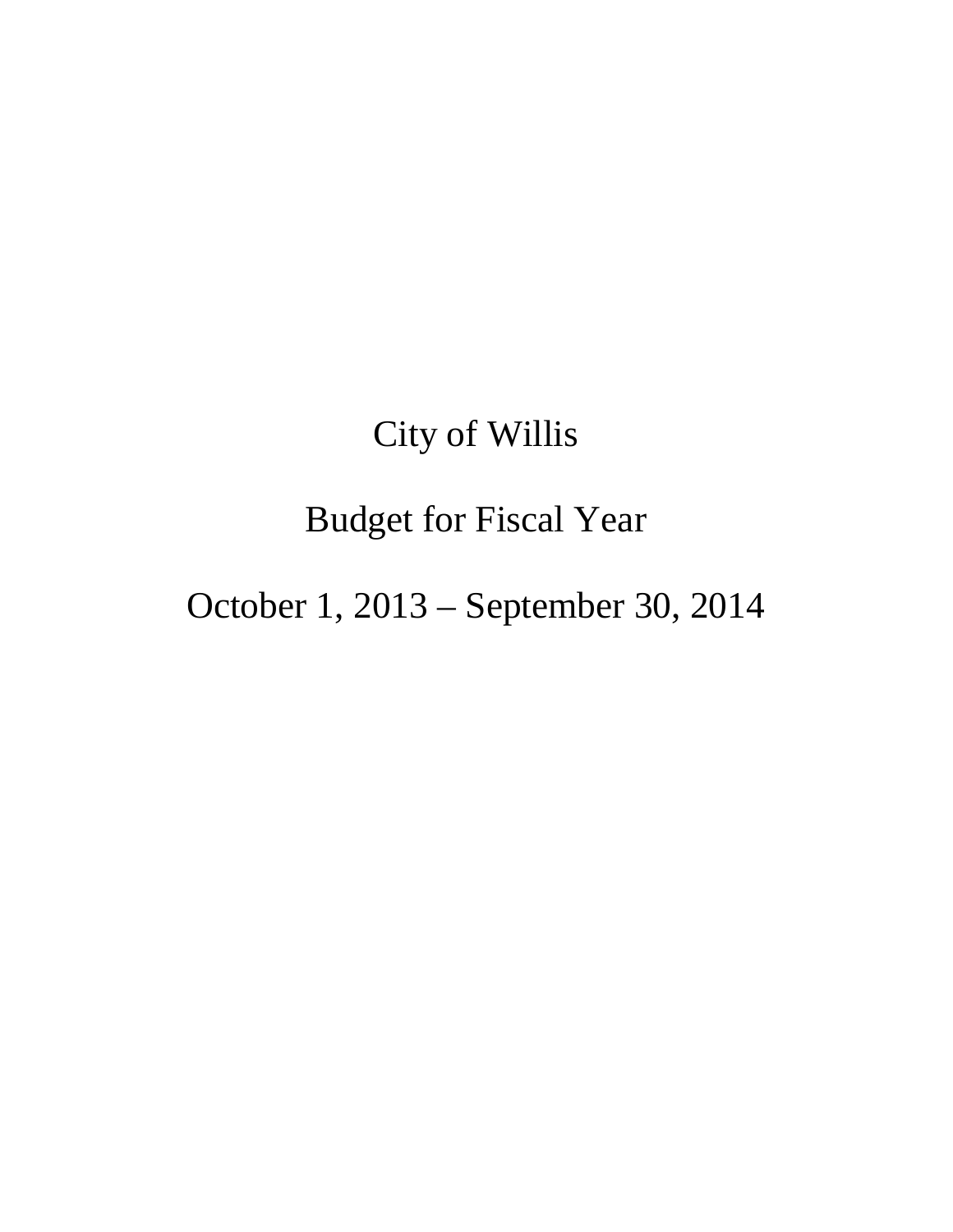## City of Willis Budget - FY 2013-2014

## **General Fund Summary**

| Category                                                                                                                                          |                                                                               |                                | <b>Fund Balance</b> |
|---------------------------------------------------------------------------------------------------------------------------------------------------|-------------------------------------------------------------------------------|--------------------------------|---------------------|
| Balance Forward (projected)                                                                                                                       |                                                                               |                                | \$301,111           |
| <b>Revenue General Fund</b><br><b>Revenue Debt Service</b>                                                                                        |                                                                               | \$2,961,600<br>\$77,603        | \$3,340,314         |
| Debt Service Requirement                                                                                                                          | \$74,003                                                                      |                                | \$3,266,311         |
| <b>Departmental Request</b>                                                                                                                       |                                                                               |                                |                     |
|                                                                                                                                                   | <b>Expenses</b>                                                               |                                |                     |
| Administration<br><b>Community Development</b><br>Solid Waste<br>Police<br>Street, Parks, Drainage<br>Court<br><b>Total Departmental Expenses</b> | \$1,058,390<br>\$261,542<br>\$220,000<br>\$1,527,774<br>\$505,538<br>\$96,856 | \$3,670,100                    | $-$403,789$         |
| Contingency                                                                                                                                       |                                                                               |                                |                     |
| Transfer from Photographic Enforcement<br><b>Transfer from Utility Fund</b>                                                                       | <b>Balance</b>                                                                | \$<br>89,000<br>\$.<br>314,789 | \$0                 |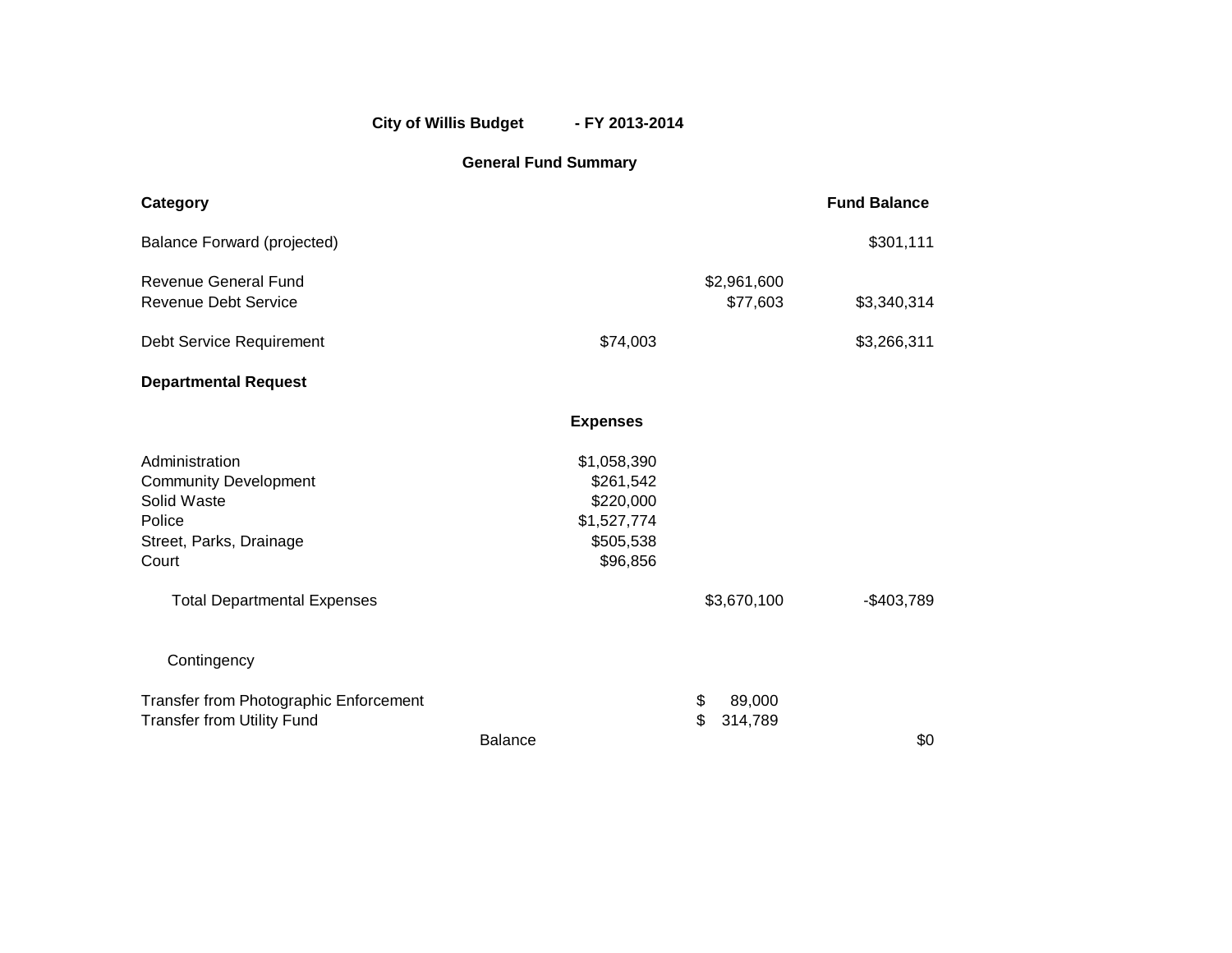### **City of Willis Budget FY 2013-2014 Hotel Tax Fund Hotel**

| Category                                                                                                      | <b>Fund Balance</b>                    |
|---------------------------------------------------------------------------------------------------------------|----------------------------------------|
| Balance Forward-(projected)                                                                                   | \$177,150                              |
| Revenue                                                                                                       | \$25,000                               |
| Total                                                                                                         | \$202,150                              |
| Expenditures<br>Website Yearly Maintenance<br><b>Website Hosting</b><br><b>Brochure Distribution</b><br>Total | \$3,150<br>\$600<br>\$1,300<br>\$5,050 |

Balance \$197,100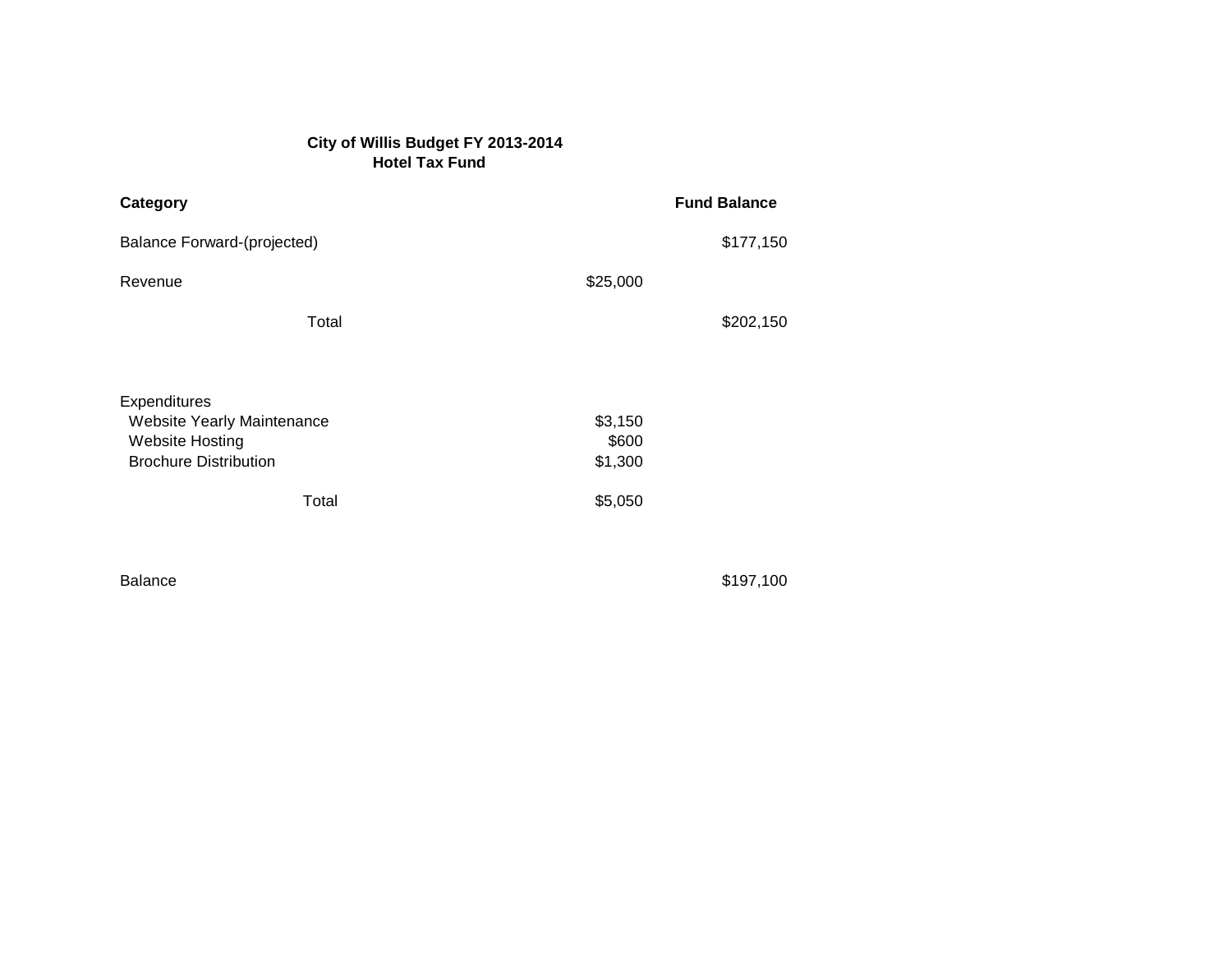### **City of Willis Budget FY 2013-2014 Street Sales Tax**

| Category                                      | <b>Fund Balance</b> |  |
|-----------------------------------------------|---------------------|--|
| <b>Balance Forward</b>                        | \$108,904           |  |
|                                               |                     |  |
| Revenue                                       | \$300,000           |  |
| Total                                         | \$408,904           |  |
| Expense<br><b>Calhoun Street Improvements</b> | \$164,400           |  |
|                                               | \$244,504           |  |
| <b>Debt Service Requirements</b>              | \$125,340           |  |
|                                               |                     |  |
| <b>Balance</b>                                | \$119,164           |  |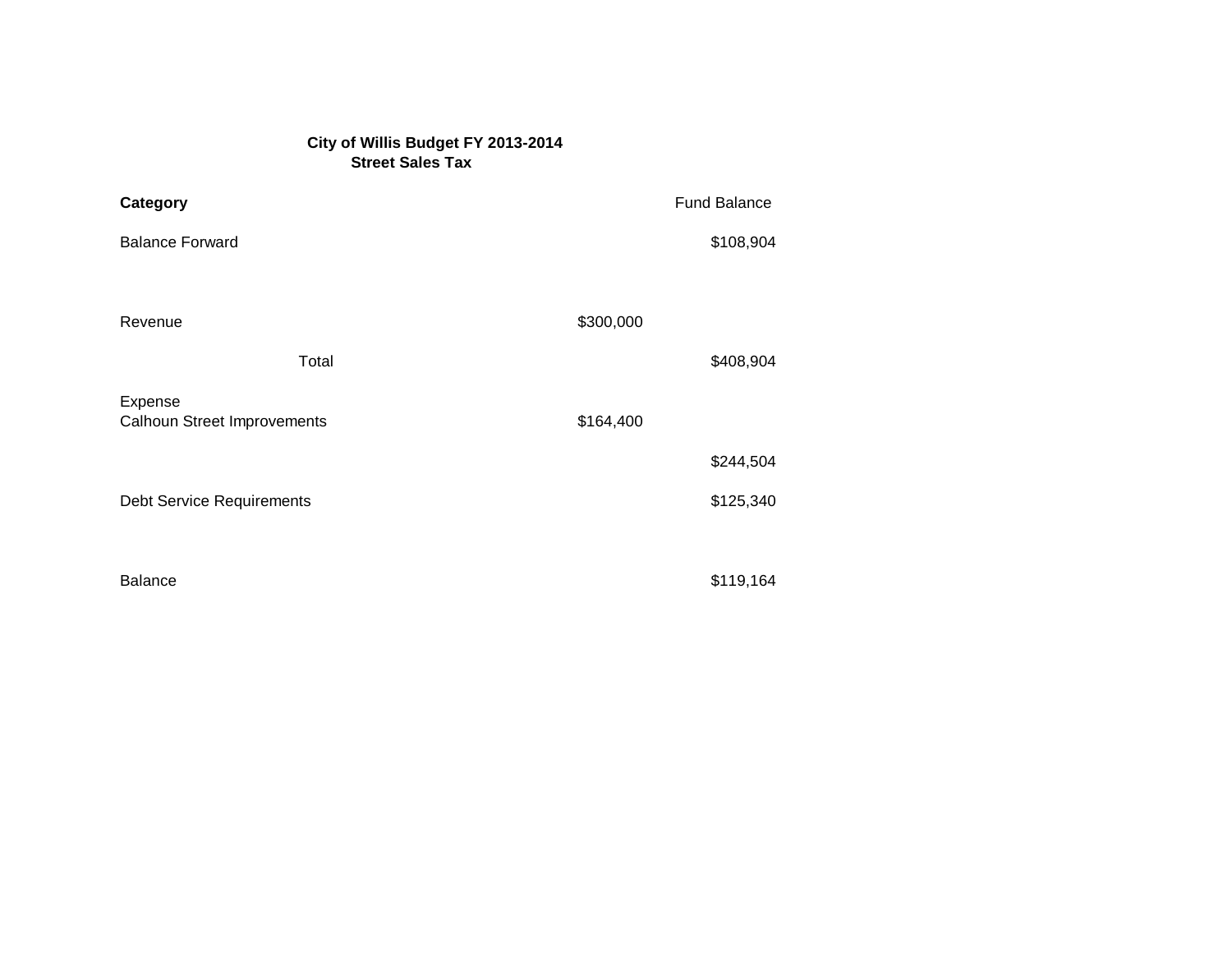## City of Willis Budget - FY 2013-2014

## **Utility Fund Summary**

| Category                                                                                                                                      |                                                               |                        | <b>Fund Balance</b> |
|-----------------------------------------------------------------------------------------------------------------------------------------------|---------------------------------------------------------------|------------------------|---------------------|
| <b>Balance Forward (projected)</b>                                                                                                            |                                                               |                        | \$458,770           |
| Revenue all sources                                                                                                                           |                                                               | \$2,585,000            | \$3,043,770         |
| <b>Departmental Request</b>                                                                                                                   |                                                               |                        |                     |
|                                                                                                                                               | <b>Expenses</b>                                               |                        |                     |
| <b>Water Production</b><br><b>Water Distribution</b><br><b>Wastewater Collection</b><br><b>Wastewater Treatment</b><br><b>Utility Billing</b> | \$448,465<br>\$329,596<br>\$425,580<br>\$442,208<br>\$122,385 |                        |                     |
| <b>Total Departmental Expenses</b>                                                                                                            |                                                               | \$1,768,234            | \$1,275,536         |
|                                                                                                                                               |                                                               |                        | \$1,275,536         |
| <b>Debt Service Requirements</b>                                                                                                              |                                                               | \$965,016              | \$310,520           |
| Transfer from Capitalized Interest Account<br><b>Transfer to General Fund</b>                                                                 |                                                               | \$252,292<br>\$314,789 |                     |

Unallocated Reserve **\$248,023**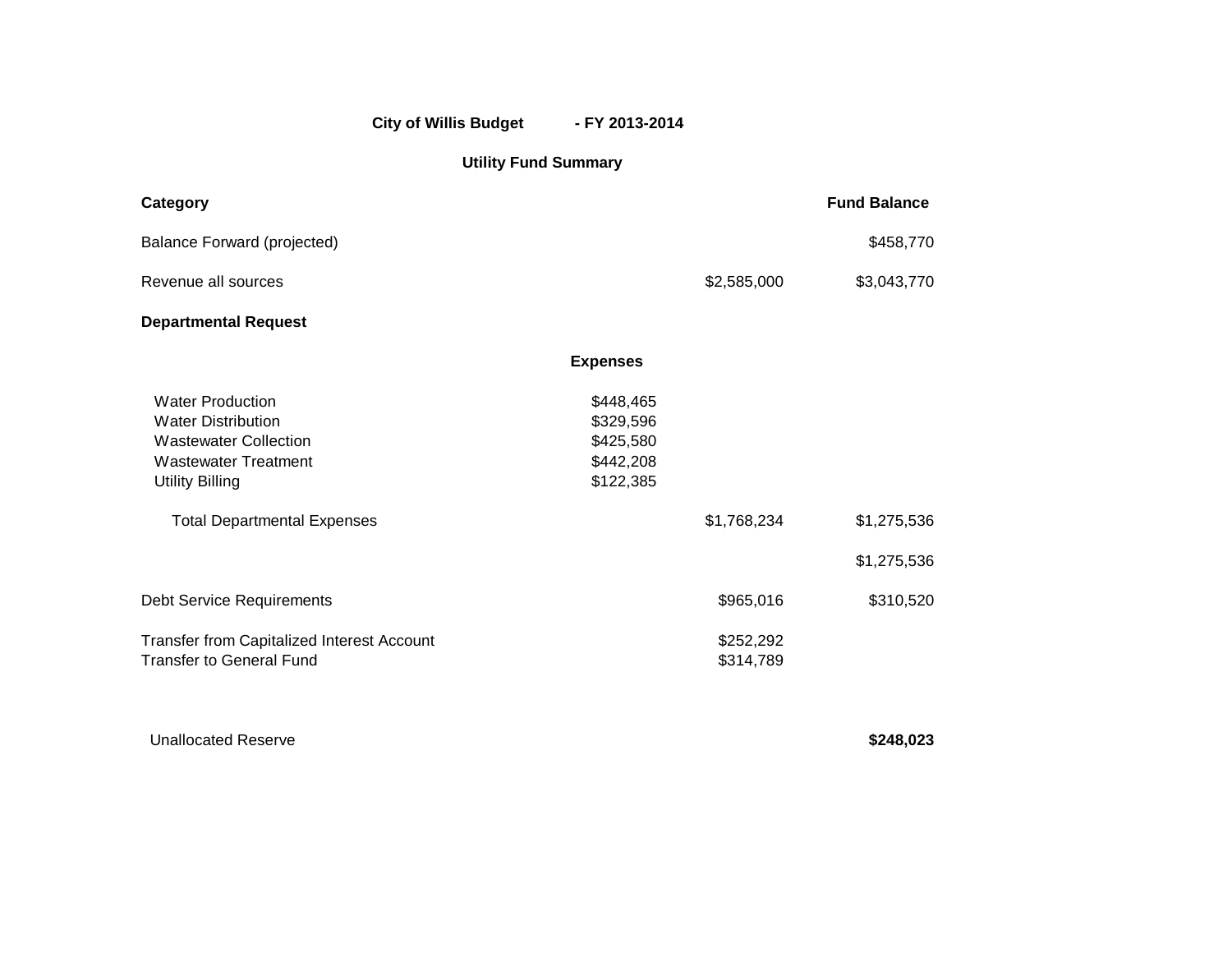#### Debt Service

| No.        | Category                                              | <b>Budget</b>              | <b>Budget</b>                                          | <b>Budget</b> | Reference                             |
|------------|-------------------------------------------------------|----------------------------|--------------------------------------------------------|---------------|---------------------------------------|
|            |                                                       | 2011-2012                  | 2012-2013                                              | 2013-2014     |                                       |
|            |                                                       |                            |                                                        |               |                                       |
| 5950006800 | <b>Debt Service - Tax</b>                             |                            |                                                        |               |                                       |
|            |                                                       |                            |                                                        |               |                                       |
|            | 5900006811 Bond Principal                             | \$50,000.00                | \$50,000.00                                            | \$50,000.00   | <b>EXHIBIT C</b>                      |
|            | 5900006812 Bond Interest                              | \$26,603.00                | \$24,827.50                                            | \$23,002.50   |                                       |
|            | 5900006813 Paying Agent                               | \$1,000.00                 | \$1,000.00                                             | \$1,000.00    |                                       |
|            |                                                       |                            |                                                        |               |                                       |
|            | <b>Total Debt Service Tax</b>                         | \$77,603.00                | \$75,827.50                                            | \$74,002.50   |                                       |
|            |                                                       |                            |                                                        |               |                                       |
| 2348006800 | <b>Debt Service - Street Tax</b>                      |                            |                                                        |               |                                       |
|            |                                                       |                            |                                                        |               |                                       |
|            | 2348006811 Bond Principal                             | \$65,000.00                | \$70,000.00                                            | \$70,000.00   | <b>EXHIBIT F</b>                      |
|            | 2348006812 Bond Interest                              | \$60,280.00                | \$57,420.00                                            | \$54,340.00   |                                       |
|            | 2348006813 Paying Agent                               | \$1,000.00                 | \$1,000.00                                             | \$1,000.00    |                                       |
|            |                                                       |                            |                                                        |               |                                       |
|            | <b>Total Debt Serv Street Tax</b>                     | \$126,280.00               | \$128,420.00                                           | \$125,340.00  |                                       |
|            |                                                       |                            |                                                        |               |                                       |
| 7943006800 | <b>Debt Service Water</b>                             |                            |                                                        |               |                                       |
|            |                                                       |                            |                                                        |               |                                       |
|            | 7943006811 Bond Principal<br>7943006812 Bond Interest |                            | \$226,399.14 \$231,491.35<br>\$202,674.03 \$466,421.67 |               | \$361,802.00 EXHIBIT A, D, H, K and L |
|            |                                                       | \$115,852.62<br>\$1,000.00 | \$1,000.00                                             | \$6,000.00    |                                       |
|            | 7943006813 Paying Agent                               |                            |                                                        |               |                                       |
|            | <b>Total Debt Service Water</b>                       | \$343,251.76               | \$435,165.38                                           | \$834,223.67  |                                       |
|            |                                                       |                            |                                                        |               |                                       |
|            |                                                       |                            |                                                        |               |                                       |
| 7944006800 | <b>Debt Service Sewer</b>                             |                            |                                                        |               |                                       |
|            |                                                       |                            |                                                        |               |                                       |
|            | 7944006811 Bond Principal                             |                            | \$95,000.00 \$100,000.00 \$100,000.00                  |               | EXHIBIT B AND I                       |
|            | 7944006812 Bond Interest                              | \$38,650.00                | \$33,780.00                                            | \$28,792.00   |                                       |
|            | 7944006813 Paying Agent                               | \$1,000.00                 | \$1,000.00                                             | \$2,000.00    |                                       |
|            |                                                       |                            |                                                        |               |                                       |
|            | <b>Total Debt ServiceSewer</b>                        |                            | \$134,650.00 \$134,780.00 \$130,792.00                 |               |                                       |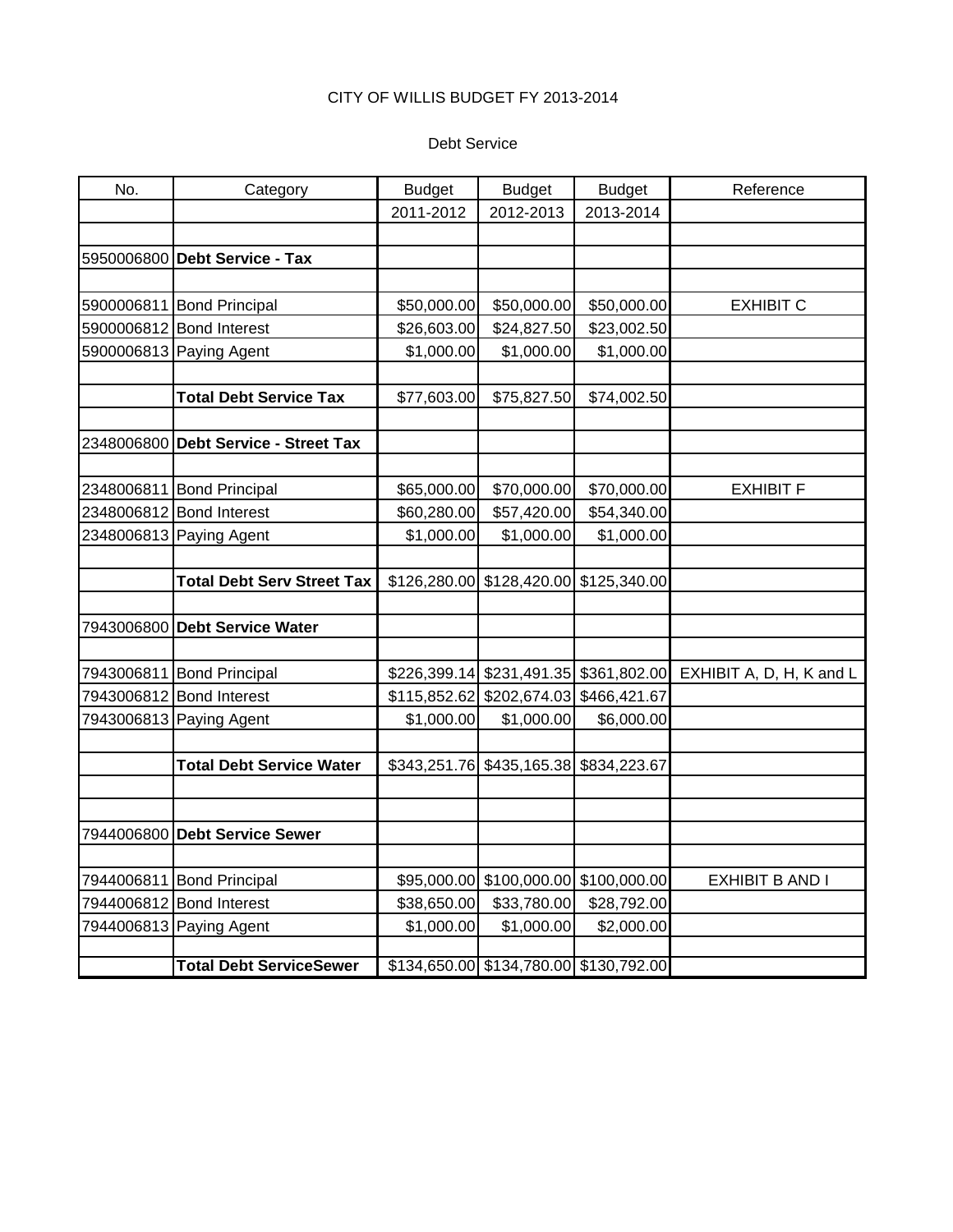## 2012-2013 BUDGET REVENUES

| <b>DESCRIPTION</b>            | 2011-2012        |                           | 2012-2013      | 2012-2013        | 2012-2013        |                | 2013-2014      |
|-------------------------------|------------------|---------------------------|----------------|------------------|------------------|----------------|----------------|
| <b>GENERAL FUND</b>           | Actual           |                           | <b>Budget</b>  | Actual           | Projected        |                | Proposed       |
|                               |                  |                           |                | 7-month          | Year-End         |                |                |
|                               |                  |                           |                |                  |                  |                |                |
| <b>Current Taxes</b>          | \$<br>671,889.00 | \$                        | 750,000.00     | \$<br>739,139.00 | \$<br>773,948.00 | \$             | 800,000.00     |
| <b>Delinquent Taxes</b>       | \$<br>24,738.00  | $\boldsymbol{\mathsf{S}}$ | 20,000.00      | \$<br>11,373.00  | \$<br>15,000.00  | \$             | 15,000.00      |
| <b>Penalty/Interest Taxes</b> | \$<br>12,883.00  | \$                        | 15,000.00      | \$<br>6,381.00   | \$<br>12,855.00  | \$             | 15,000.00      |
| <b>Excess VIT Funds Taxes</b> | \$<br>24.00      | \$                        |                | \$<br>172.00     | \$<br>172.00     |                |                |
| 1% Sales Tax Rebate           | \$<br>946,438.00 |                           | \$1,100,000.00 | \$<br>783,032.00 | \$1,268,032.00   |                | \$1,200,000.00 |
| Franchise Tax                 | \$<br>284,313.00 | \$                        | 300,000.00     | \$<br>103,888.00 | \$<br>298,028.00 | \$             | 325,000.00     |
| <b>Court-Time Payments</b>    | \$<br>4,580.00   | $\boldsymbol{\mathsf{S}}$ | 5,000.00       | \$<br>2,042.00   | \$<br>3,767.00   | \$             | 5,000.00       |
| <b>Corporation Court</b>      | \$<br>99,905.00  | \$                        | 90,000.00      | \$<br>58,598.00  | \$<br>99,032.00  | \$             | 100,000.00     |
| <b>Court Cost Retainage</b>   | \$<br>9,309.00   | $\boldsymbol{\mathsf{S}}$ | 7,500.00       | \$<br>7,137.00   | \$<br>9,769.00   | \$             | 10,000.00      |
| <b>Warrant Fee</b>            | \$<br>18,974.00  | \$                        | 20,000.00      | \$<br>18,329.00  | \$<br>32,220.00  | \$             | 25,000.00      |
| <b>City Court Cost</b>        | \$<br>12,289.00  | $\boldsymbol{\mathsf{S}}$ | 7,500.00       | \$<br>6,372.00   | \$<br>10,382.00  | \$             | 10,000.00      |
| Deferred Adjudication         | \$<br>15,895.00  | \$                        | 10,000.00      | \$<br>6,355.00   | \$<br>12,608.00  | \$             | 10,000.00      |
| License and Fees-ABC          | \$<br>11,418.00  | \$                        | 12,500.00      | \$<br>6,866.00   | \$<br>8,987.00   | \$             | 10,000.00      |
| <b>Building Permits</b>       | \$<br>54,279.00  | \$                        | 50,000.00      | \$<br>48,320.00  | \$<br>57,736.00  | \$             | 60,000.00      |
| <b>Electrical Permits</b>     | \$<br>6,091.00   | $\boldsymbol{\mathsf{S}}$ | 7,500.00       | \$<br>6,543.00   | \$<br>7,285.00   | \$             | 10,000.00      |
| <b>Mechanical Permits</b>     | \$<br>3,493.00   | \$                        | 5,000.00       | \$<br>1,955.00   | \$<br>1,938.00   | \$             | 7,500.00       |
| <b>Plumbing Permits</b>       | \$<br>5,189.00   | \$                        | 5,000.00       | \$<br>4,950.00   | \$<br>5,300.00   | \$             | 7,500.00       |
| <b>Gas Permits</b>            | \$               | \$                        | 500.00         | \$<br>30.00      | \$               | \$             | 500.00         |
| <b>Code Enforcement</b>       | \$<br>3,200.00   | $\boldsymbol{\mathsf{S}}$ | 2,500.00       | \$<br>4,415.00   | \$<br>5,450.00   | \$             | 5,000.00       |
| Garbage                       | \$<br>229,691.00 | \$                        | 235,000.00     | \$<br>138,059.00 | \$<br>241,770.00 | \$             | 250,000.00     |
| Garbage Sales Tax Retainag    | \$<br>94.00      | \$                        | 100.00         | \$<br>55.00      | \$<br>92.00      | \$             | 100.00         |
| Interest Income               | \$<br>305.00     | \$                        | 250.00         | \$<br>172.00     | \$<br>500.00     | \$             | 500.00         |
| Miscellaneous Income          | \$<br>10,533.00  | \$                        | 7,500.00       | \$<br>8,484.00   | \$<br>2,803.00   | \$             | 5,000.00       |
| Lease Agreements              | \$<br>ä,         | $\boldsymbol{\mathsf{S}}$ | ÷,             | \$<br>÷,         | \$               |                |                |
| WEDC/WCDC                     | \$<br>8,400.00   | \$                        | 9,000.00       | \$<br>4,500.00   | \$<br>9,000.00   | \$             | 89,500.00      |
| Donations                     | \$<br>100.00     | \$                        |                | \$               | \$               |                |                |
| Crime Victims Compensation    |                  | $\boldsymbol{\mathsf{S}}$ |                | \$               | \$               |                |                |
| Grants-Police Dept.           | \$<br>80,978.00  | \$                        | 23,000.00      | \$<br>17,099.00  | \$<br>18,122.00  |                |                |
| <b>FEMA Reimbursement</b>     | \$               | \$                        |                | \$               | \$               |                |                |
| Omni                          | \$               | \$                        | 1,000.00       | \$<br>576.00     | \$<br>1,063.00   | \$             | 1,000.00       |
| <b>GENERAL FUND TOTALS</b>    | \$2,515,008.00   |                           | \$2,683,850.00 | \$1,984,842.00   | \$2,895,859.00   | \$2,961,600.00 |                |
|                               |                  |                           |                |                  |                  |                |                |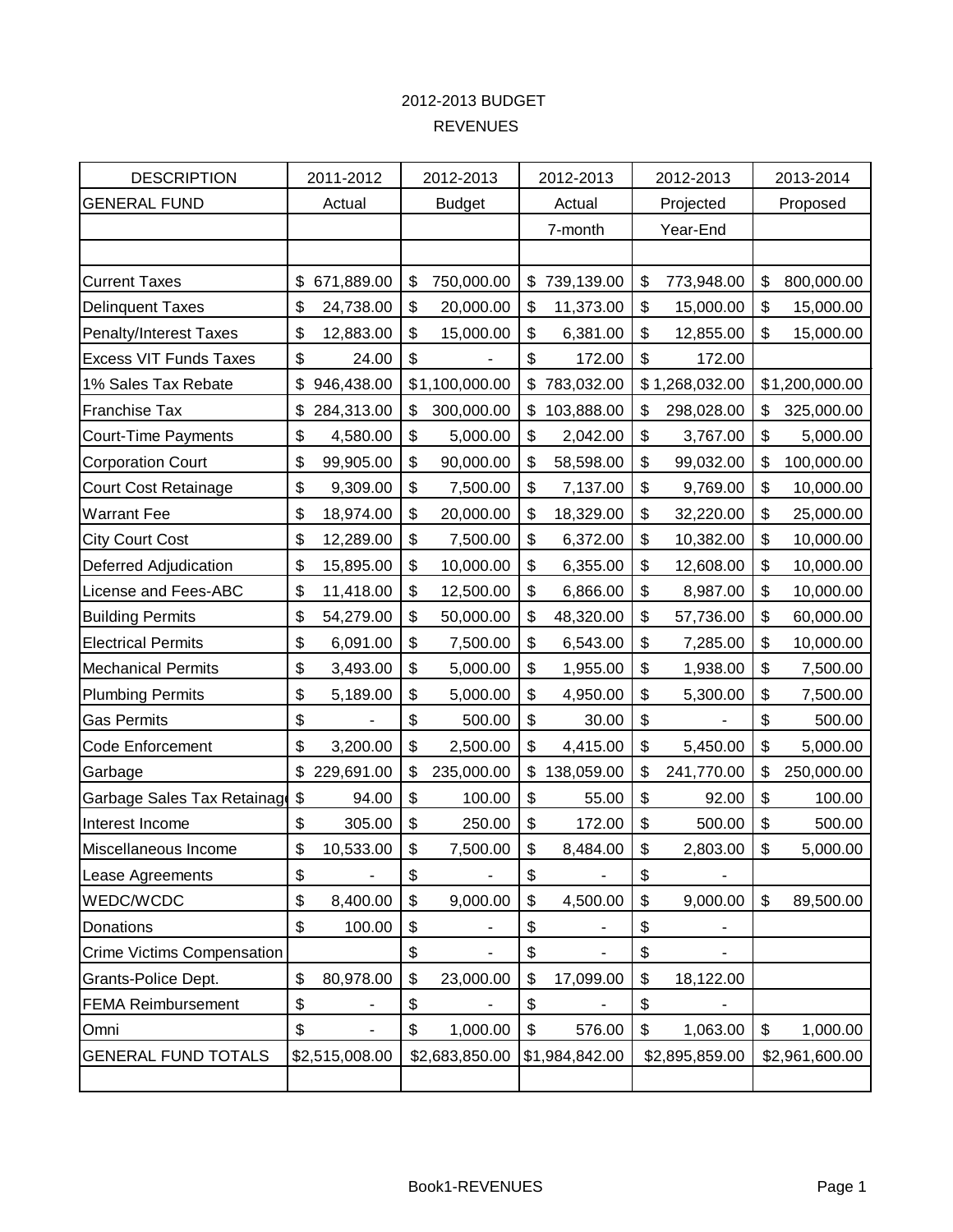## RESTRICTED REVENUE 2013-2014 BUDGET

| <b>DESCRIPTION</b>              | 2011-2012                      | 2012-2013       |                           | 2012-2013  | 2012-2013        |                           | 2013-2014  |
|---------------------------------|--------------------------------|-----------------|---------------------------|------------|------------------|---------------------------|------------|
|                                 | <b>Budget</b>                  | <b>Budget</b>   |                           | 2011-2012  | Projected        |                           | Proposed   |
|                                 | Actual                         |                 |                           | 7-month    | Year-End         |                           |            |
| <b>DEBT SERVICE</b>             |                                |                 |                           |            |                  |                           |            |
| <b>Current Tax</b>              | \$<br>76,485.00                | \$<br>74,888.00 | \$                        | 70,936.00  | \$<br>75,438.00  | \$                        | 73,003.00  |
| Delinquent Tax                  | \$<br>2,607.00                 | \$<br>2,500.00  | \$                        | 1,350.00   | \$<br>2,000.00   | \$                        | 2,000.00   |
| Penalty/Interest Tax            | \$<br>2,019.00                 | \$<br>2,500.00  | \$                        | 1,750.00   | \$<br>2,475.00   | \$                        | 2,500.00   |
| Interest Income                 | \$<br>88.00                    | \$<br>50.00     | \$                        | 19.00      | \$<br>33.00      | \$                        | 100.00     |
|                                 |                                |                 |                           |            |                  |                           |            |
| <b>DEBT SERVICE TOTAL</b>       | \$<br>81,199.00                | \$<br>79,938.00 | \$                        | 74,055.00  | \$<br>79,946.00  | \$                        | 77,603.00  |
|                                 |                                |                 |                           |            |                  |                           |            |
|                                 |                                |                 |                           |            |                  |                           |            |
| <b>Hotel/Motel Tax</b>          | \$<br>22,468.00                | \$<br>25,000.00 | \$                        | 12,982.00  | \$<br>22,257.00  | \$                        | 25,000.00  |
|                                 |                                |                 |                           |            |                  |                           |            |
| <b>Street Sales Tax</b>         | \$<br>236,776.00               | \$275,000.00    | \$                        | 189,683.00 | \$<br>317,000.00 | \$                        | 300,000.00 |
|                                 |                                |                 |                           |            |                  |                           |            |
| Municipal Court Technology      | \$<br>$\overline{\phantom{a}}$ | \$<br>4,000.00  | \$                        | (8,508.00) | \$<br>(6,668.19) | \$                        | 4,000.00   |
|                                 |                                |                 |                           |            |                  |                           |            |
| <b>Municipal Court Security</b> | \$<br>2,837.00                 | \$<br>4,000.00  | $\mathfrak{S}$            | 2,206.00   | \$<br>3,874.00   | \$                        | 4,000.00   |
|                                 |                                |                 |                           |            |                  |                           |            |
| Chapter 18                      | \$<br>3.00                     | \$              | $\boldsymbol{\mathsf{S}}$ | 3.00       | \$<br>3.00       | $\boldsymbol{\mathsf{S}}$ |            |
|                                 |                                |                 |                           |            |                  |                           |            |
| Chapter 59                      | \$<br>17,141.00                | \$<br>٠         | \$                        | 7,248.00   | \$<br>7,248.00   | \$                        | ۰          |
|                                 |                                |                 |                           |            |                  |                           |            |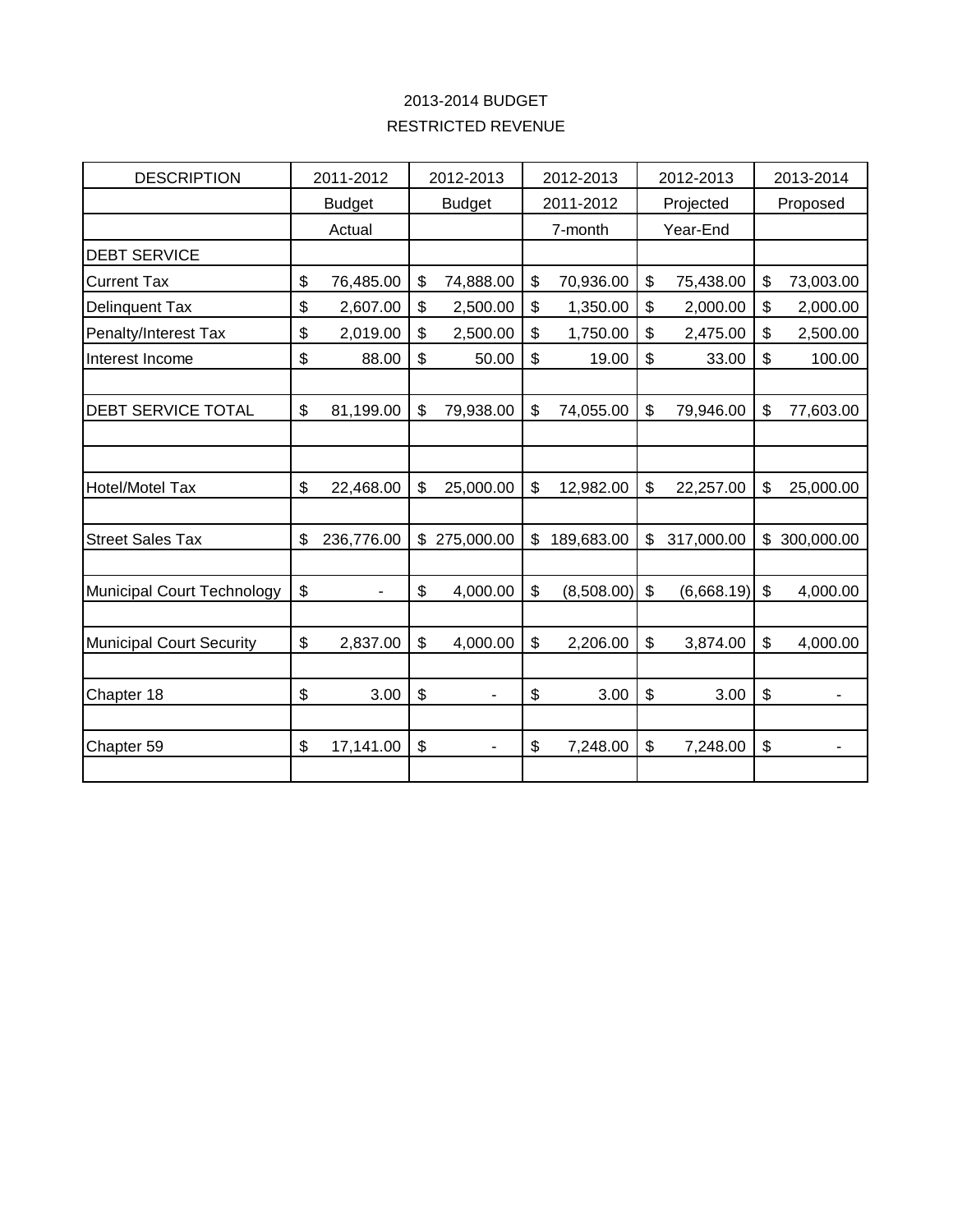## 2013-2014 BUDGET REVENUES

| <b>DESCRIPTION</b>         | 2011-2012        | 2012-2013          | 2012-2013          | 2012-2013 |                | 2013-2014        |
|----------------------------|------------------|--------------------|--------------------|-----------|----------------|------------------|
|                            | Actual           | <b>Budget</b>      | <b>Budget</b>      |           | Projected      | Proposed         |
|                            |                  |                    | 7-month            |           | Year-End       |                  |
| <b>UTILITY FUND</b>        |                  |                    |                    |           |                |                  |
| <b>Water Usage Charges</b> | \$<br>822,523.00 | \$<br>875,000.00   | \$<br>458,901.00   | \$        | 855,000.00     | \$<br>930,000.00 |
| <b>Water Tap Fees</b>      | \$<br>30,715.00  | \$<br>20,000.00    | \$<br>29,533.00    | \$        | 37,000.00      | \$<br>30,000.00  |
| <b>Service Charges</b>     | \$<br>17,374.00  | \$<br>20,000.00    | \$<br>11,314.00    | \$        | 22,500.00      | \$<br>22,500.00  |
| Penalties                  | \$<br>57,460.00  | \$<br>60,000.00    | \$<br>33,541.00    | \$        | 61,500.00      | \$<br>62,000.00  |
| <b>Sewer Usage Charges</b> | \$<br>854,349.00 | \$<br>875,000.00   | \$<br>458,224.00   | \$        | 855,000.00     | \$<br>930,000.00 |
| <b>Sewer Tap Fees</b>      | \$<br>16,861.00  | \$<br>20,000.00    | \$<br>17,150.00    | \$        | 30,000.00      | \$<br>25,000.00  |
| Lonestar Groundwater       | \$<br>18,447.00  | \$<br>20,000.00    | \$<br>10,811.00    | \$        | 21,000.00      | \$<br>25,000.00  |
| <b>SJRA</b>                | \$<br>175,513.00 | \$<br>300,000.00   | \$<br>159,673.00   | \$        | 301,500.00     | \$<br>560,000.00 |
| Interest Income            | \$<br>1,914.00   | \$<br>250.00       | \$<br>217.00       |           | 300.00         | \$<br>500.00     |
| Miscellaneous Income       | \$<br>2,237.00   | \$                 | \$<br>523.00       | \$        | 523.00         | \$               |
| <b>FEMA Reimbursement</b>  | \$               | \$                 | \$                 |           |                |                  |
|                            |                  |                    |                    |           |                |                  |
| UTILITY FUND TOTAL         | \$1,997,393.00   | \$<br>2,190,250.00 | \$<br>1,179,887.00 |           | \$2,184,323.00 | \$2,585,000.00   |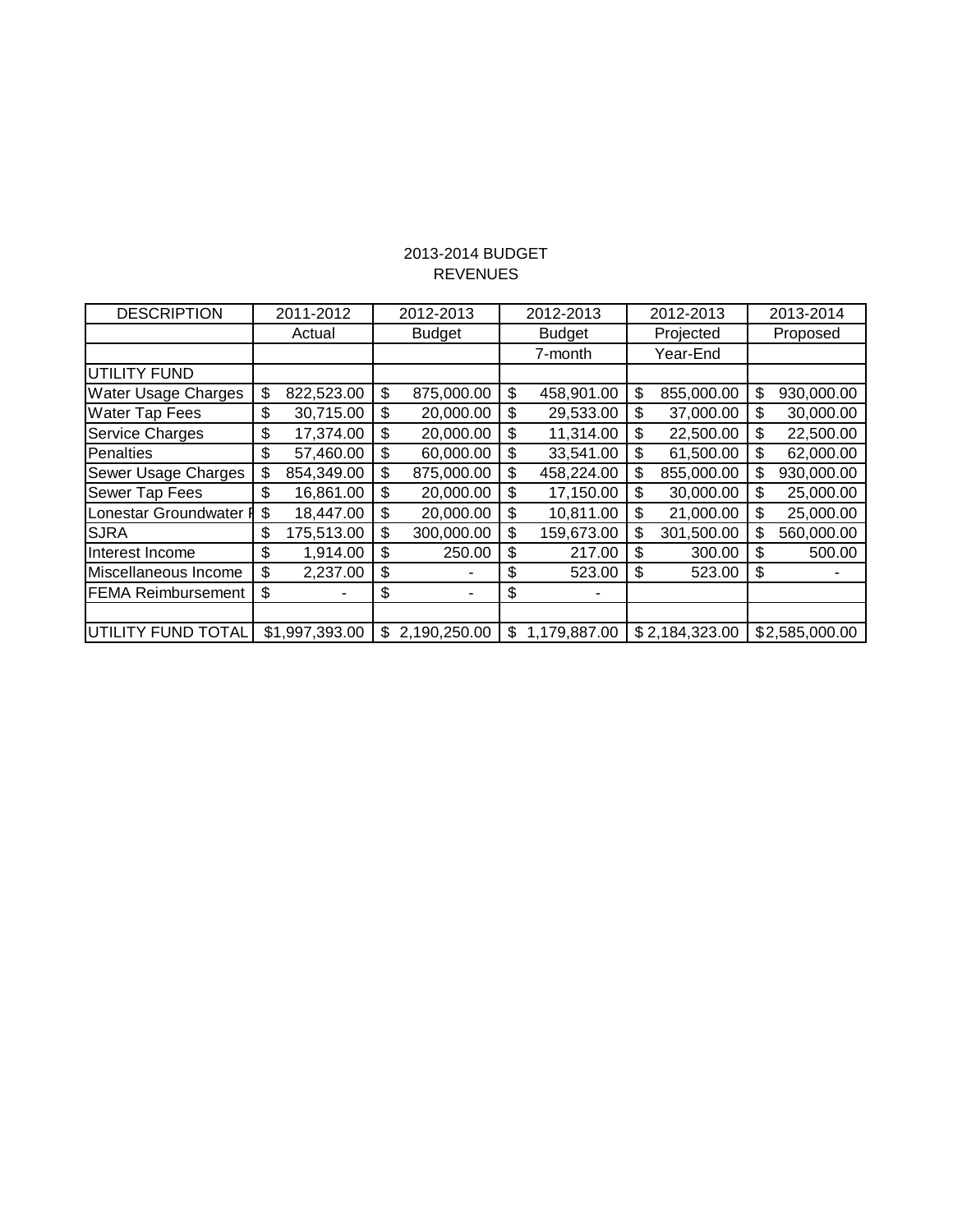### Operation and Maintenance

## Administration-Mayor, City Council, City Administrator, City Secretary

| No.        | Category                    | Actual        | Approved      | 7 mo          | Projected     | Proposed        |
|------------|-----------------------------|---------------|---------------|---------------|---------------|-----------------|
|            |                             | 2011-12       | 2012-13       | 2012-13       | 2012-13       | 2013-14         |
|            |                             |               |               |               |               |                 |
| 1940106100 | <b>Personnel</b>            | \$<br>276,550 | \$<br>279,184 | \$<br>174,171 | \$<br>282,190 | \$<br>287,585   |
|            |                             |               |               |               |               |                 |
| 1940106200 | <b>Supplies</b>             | \$<br>13,447  | \$<br>14,300  | \$<br>7,629   | \$<br>13,077  | \$<br>14,500    |
|            |                             |               |               |               |               |                 |
|            |                             |               |               |               |               |                 |
| 1940106300 | <b>Maintenance</b>          | \$<br>115,896 | \$<br>54,800  | \$<br>22,038  | \$<br>39,911  | \$<br>56,000    |
|            |                             |               |               |               |               |                 |
|            |                             |               |               |               |               |                 |
| 1940106400 | <b>Miscellaneous/Sundry</b> | \$<br>51,691  | \$<br>81,800  | \$<br>44,952  | \$<br>62,521  | \$<br>87,000    |
|            |                             |               |               |               |               |                 |
| 1940106500 | <b>Contract Services</b>    | \$<br>148,452 | \$<br>189,200 | \$<br>203,371 | \$<br>245,886 | \$<br>312,200   |
|            |                             |               |               |               |               |                 |
|            |                             |               |               |               |               |                 |
| 1940106600 | <b>Utilities</b>            | \$<br>7,394   | \$<br>8,500   | \$<br>3,496   | \$<br>6,281   | \$<br>7,000     |
|            |                             |               |               |               |               |                 |
|            |                             |               |               |               |               |                 |
| 1940106700 | <b>Capital Outlay</b>       | \$<br>7,234   | \$<br>3,000   | \$<br>1,885   | \$<br>2,810   | \$<br>294,105   |
|            |                             |               |               |               |               |                 |
|            | <b>TOTAL ADMINISTRATION</b> | \$<br>620,664 | \$<br>630,784 | \$<br>457,542 | \$<br>652,676 | \$<br>1,058,390 |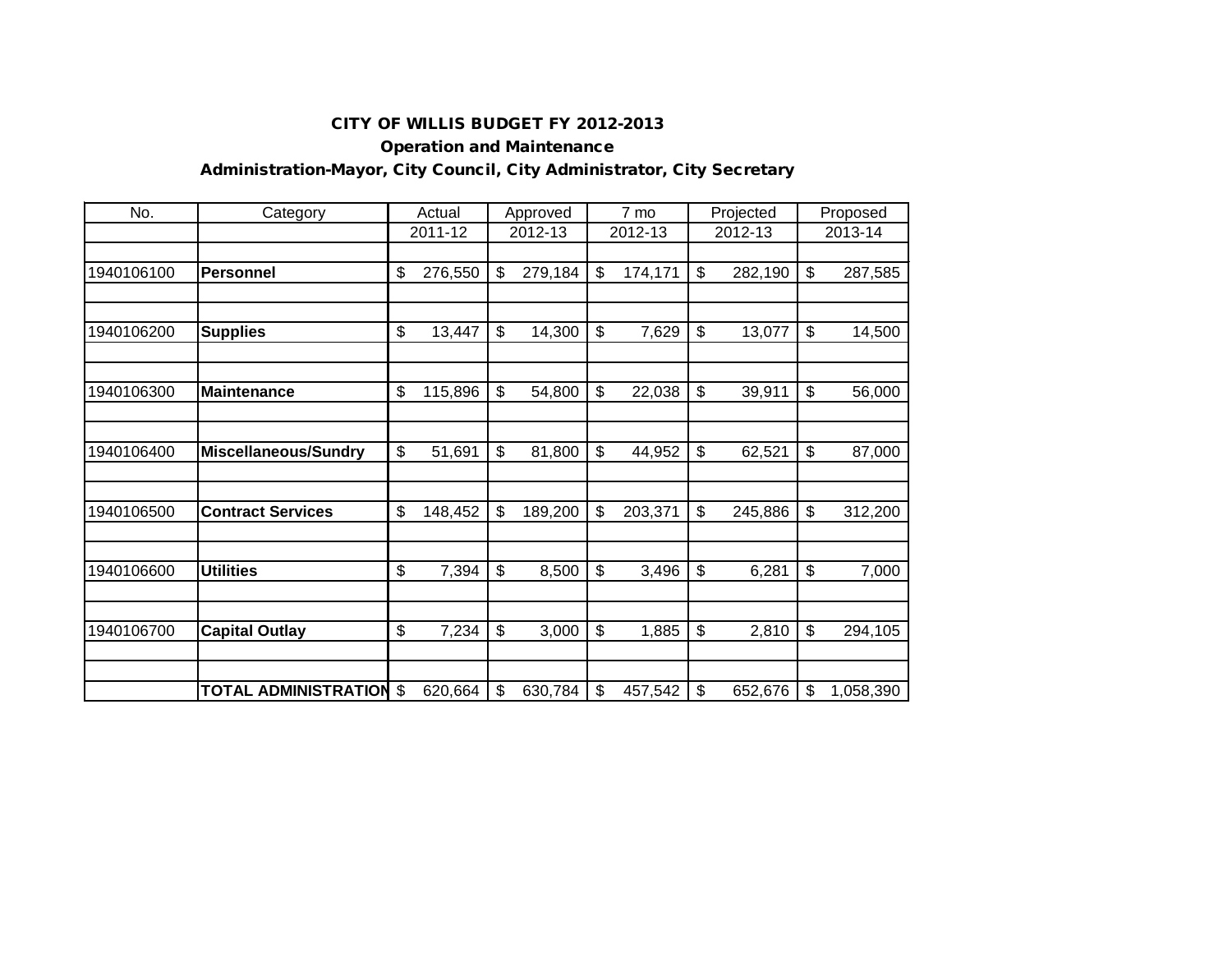## **City of Willis Budget FY 2013-14 Community Development Accounts Summary**

| No.        | Category                   | Approved      | Approved      | Approved      | 58% YTD       | Proj Year End            | Requested      |
|------------|----------------------------|---------------|---------------|---------------|---------------|--------------------------|----------------|
|            | 200                        | 2010-11       | 2011-12       | 2012-13       | 2012-13       | 2012-13                  | 2013-14        |
|            |                            |               |               |               |               |                          |                |
| 1941106100 | Personnel                  | 98,262<br>\$  | \$<br>123,498 | \$132,873     | \$<br>81,721  | \$133,879                | \$197,095      |
|            |                            |               |               |               |               |                          |                |
| 1941106200 | <b>Supplies</b>            | 16,050        | 8,877         | 7,777         | 4,664         | 8,664                    | 13,977         |
|            |                            |               |               |               |               |                          |                |
| 1941106300 | Maintenance                | 4,850         | 4,500         | 8,950         | 5,719         | 8,487                    | 9,450          |
|            |                            |               |               |               |               |                          |                |
| 1941106500 | Miscellaneous/Sundry       | 13,903        | 7,070         | 7,320         | 5,588         | 7,860                    | 7,820          |
|            |                            |               |               |               |               |                          |                |
| 1941106500 | <b>Contract Services</b>   | 35,000        | 33,907        | 32,000        | 8,220         | 28,000                   | 32,000         |
|            |                            |               |               |               |               |                          |                |
| 1941106600 | <b>Utilities</b>           | 180           | 1,020         | 1,020         | 610           | 1,045                    | 1,200          |
|            |                            |               |               |               |               |                          |                |
| 1941106700 | <b>Capital Outlay</b>      | 0             |               | $\mathbf 0$   |               | 0                        | $\overline{0}$ |
|            |                            |               |               |               |               |                          |                |
|            |                            |               |               |               |               |                          |                |
|            | <b>TOTAL COMMUNITY DEV</b> | \$<br>168,245 | 178,872<br>\$ | \$<br>189,940 | 106,522<br>\$ | $\sqrt[6]{2}$<br>187,935 | 261,542<br>\$  |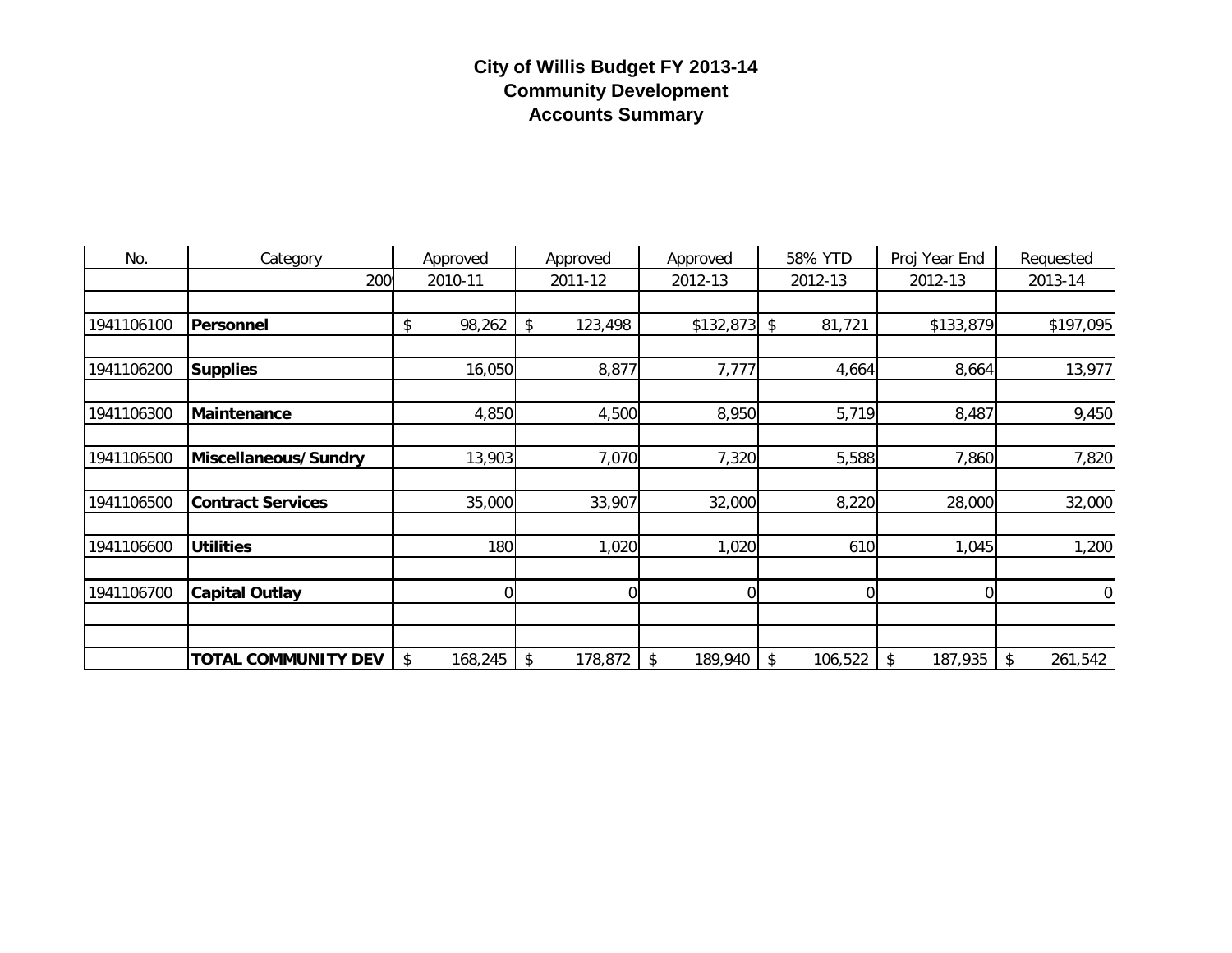#### **City of Willis Budget - FY 2013 - 2014 Police Department Summary Page**

| No. | Category                 | Actual<br>$2012 - 13$          | <b>Budget</b><br>$2012 - 13$ |                            | Proj Year-End<br>$2012 - 13$ |     | Requested<br>2013 - 14 |                            | Approved<br>$2013 - 14$ | <b>Difference</b> |
|-----|--------------------------|--------------------------------|------------------------------|----------------------------|------------------------------|-----|------------------------|----------------------------|-------------------------|-------------------|
|     | Personnel                | \$<br>۰                        | \$<br>1,071,337              | \$                         | 1,028,767                    | \$  | 1,122,191              | \$                         |                         | \$<br>50,854      |
|     | <b>Supplies</b>          | \$<br>۰                        | \$<br>99,920                 | \$                         | 92,484                       | \$  | 113,571                | $\frac{1}{2}$              |                         | \$<br>13,651      |
|     | Maintenance              | \$                             | \$<br>76,984                 | \$                         | 67,699                       | \$  | 85,836                 | \$                         |                         | \$<br>8,852       |
|     | Misc & Sundry            | \$                             | \$<br>50,232                 | \$                         | 48,544                       | \$  | 73,034                 | $\boldsymbol{\mathsf{\$}}$ |                         | \$<br>22,802      |
|     | <b>Contract Services</b> | \$                             | \$<br>34,815                 | \$                         | 35,295                       | \$  | 8,439                  | \$                         |                         | \$<br>(26, 376)   |
|     | <b>Utilities</b>         | \$                             | \$<br>15,000                 | \$                         | 13,200                       | \$  | 15,000                 | $\sqrt{3}$                 |                         | \$                |
|     | Total O & M              | \$<br>$\overline{\phantom{a}}$ | \$<br>$1,348,288$ \$         |                            | 1,285,989                    | -\$ | $1,418,071$ \\$        |                            |                         | \$<br>69,783      |
|     |                          |                                |                              |                            |                              |     |                        |                            |                         |                   |
|     | <b>Capital Outlay</b>    | \$                             | \$<br>$112,142$ \$           |                            | 78,480                       | \$  | $109,703$ \$           |                            |                         | \$<br>(2, 439)    |
|     |                          |                                |                              |                            |                              |     |                        |                            |                         |                   |
|     | <b>Total Budget</b>      | \$<br>۰.                       | \$<br>1,460,430              | $\boldsymbol{\mathsf{\$}}$ | 1,364,469                    | \$  | 1,527,774              | $\frac{1}{2}$              |                         | \$<br>67,344      |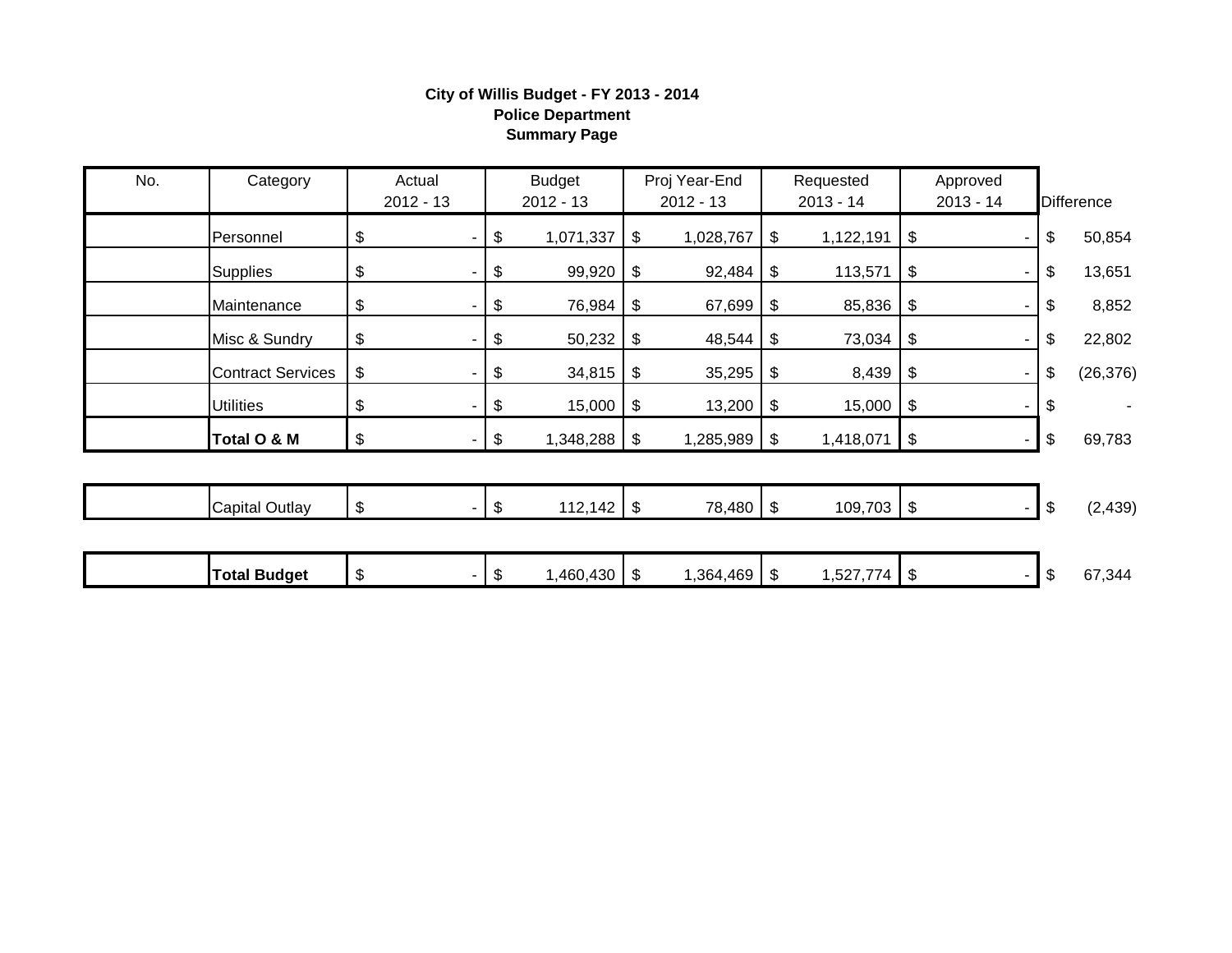## Operation and Maintenance

Court

| No.        | Category                 | Actual      | <b>Budget</b> | 8 Mo Exp    | Proj Year-End | <b>Budget Request</b> |
|------------|--------------------------|-------------|---------------|-------------|---------------|-----------------------|
|            |                          | 2011-2012   | 2012-2013     | 2012-2013   | 2012-2013     | 2013-2014             |
|            |                          |             |               |             |               |                       |
| 1949106100 | <b>IPersonnel</b>        | \$60,186.00 | \$61,577.00   | \$36,902.58 | \$60,377.00   | \$63,365.00           |
|            |                          |             |               |             |               |                       |
| 1949106200 | <b>Supplies</b>          | \$3,000.00  | \$2,800.00    | \$2,109.21  | \$2,830.91    | \$3,200.00            |
|            |                          |             |               |             |               |                       |
| 1949106300 | Maintenance              | \$1,850.00  | \$3,358.00    | \$2,339.97  | \$3,384.97    | \$2,600.00            |
|            |                          |             |               |             |               |                       |
| 1949106400 | Miscellaneous/Sundry     | \$3,091.00  | \$4,591.00    | \$1,966.97  | \$4,591.00    | \$4,591.00            |
|            |                          |             |               |             |               |                       |
| 1949106500 | <b>Contract Services</b> | \$21,100.00 | \$21,100.00   | \$13,700.00 | \$21,100.00   | \$21,100.00           |
|            |                          |             |               |             |               |                       |
| 1949106600 | <b>Utilities</b>         | \$0.00      | \$0.00        | \$0.00      | \$0.00        | \$0.00                |
|            |                          |             |               |             |               |                       |
| 1949106700 | <b>Capital Outlay</b>    | \$0.00      | \$0.00        | \$0.00      | \$0.00        | \$2,000.00            |
|            |                          |             |               |             |               |                       |
|            | <b>TOTAL COURT</b>       | \$89,227.00 | \$93,426.00   | \$57,018.73 | \$92,283.88   | \$96,856.00           |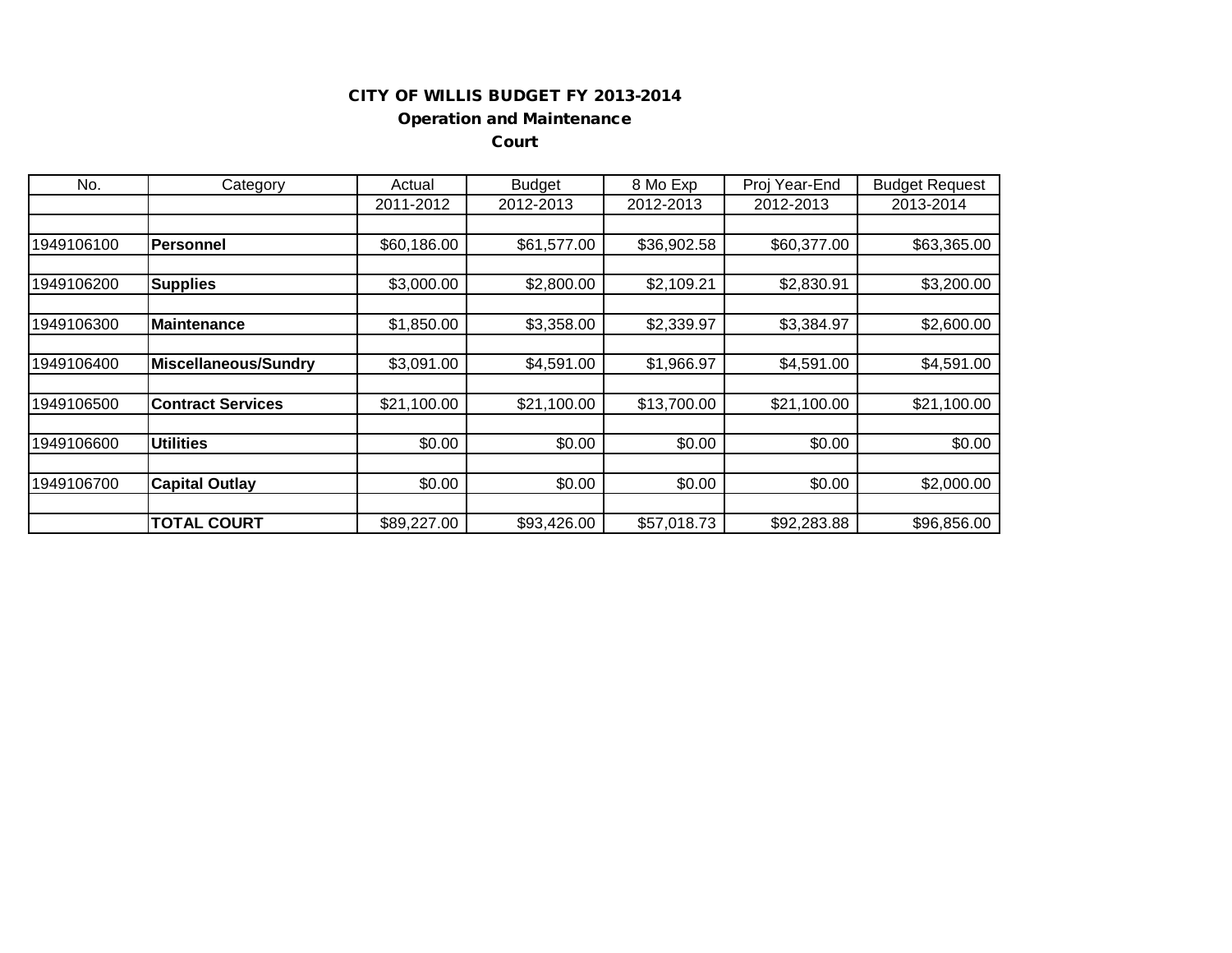General Fund

#### Solid Waste

| No.        | Category                    | Actual        | Approved      | 8 mo             | Projected     | Proposed                             |
|------------|-----------------------------|---------------|---------------|------------------|---------------|--------------------------------------|
|            |                             | 2011-12       | 2012-13       | 2012-13          | 2012-13       | 2013-14                              |
| 1948106100 | <b>Personnel</b>            |               |               |                  |               |                                      |
| 1948106200 | <b>Supplies</b>             |               |               |                  |               |                                      |
| 1948106300 | <b>Maintenance</b>          |               |               |                  |               |                                      |
| 1948106400 | <b>Miscellaneous/Sundry</b> |               |               |                  |               |                                      |
| 1948106500 | <b>Contract Services</b>    | 203,035       | 210,000       | 159,525          | 215,325       | 220,000                              |
| 1948106600 | <b>Utilities</b>            |               |               |                  |               |                                      |
| 1948106700 | <b>Capital Outlay</b>       |               |               |                  |               |                                      |
|            | <b>TOTAL ADMINISTRATION</b> | \$<br>203,035 | \$<br>210,000 | $\$\$<br>159,525 | \$<br>215,325 | $\boldsymbol{\mathsf{S}}$<br>220,000 |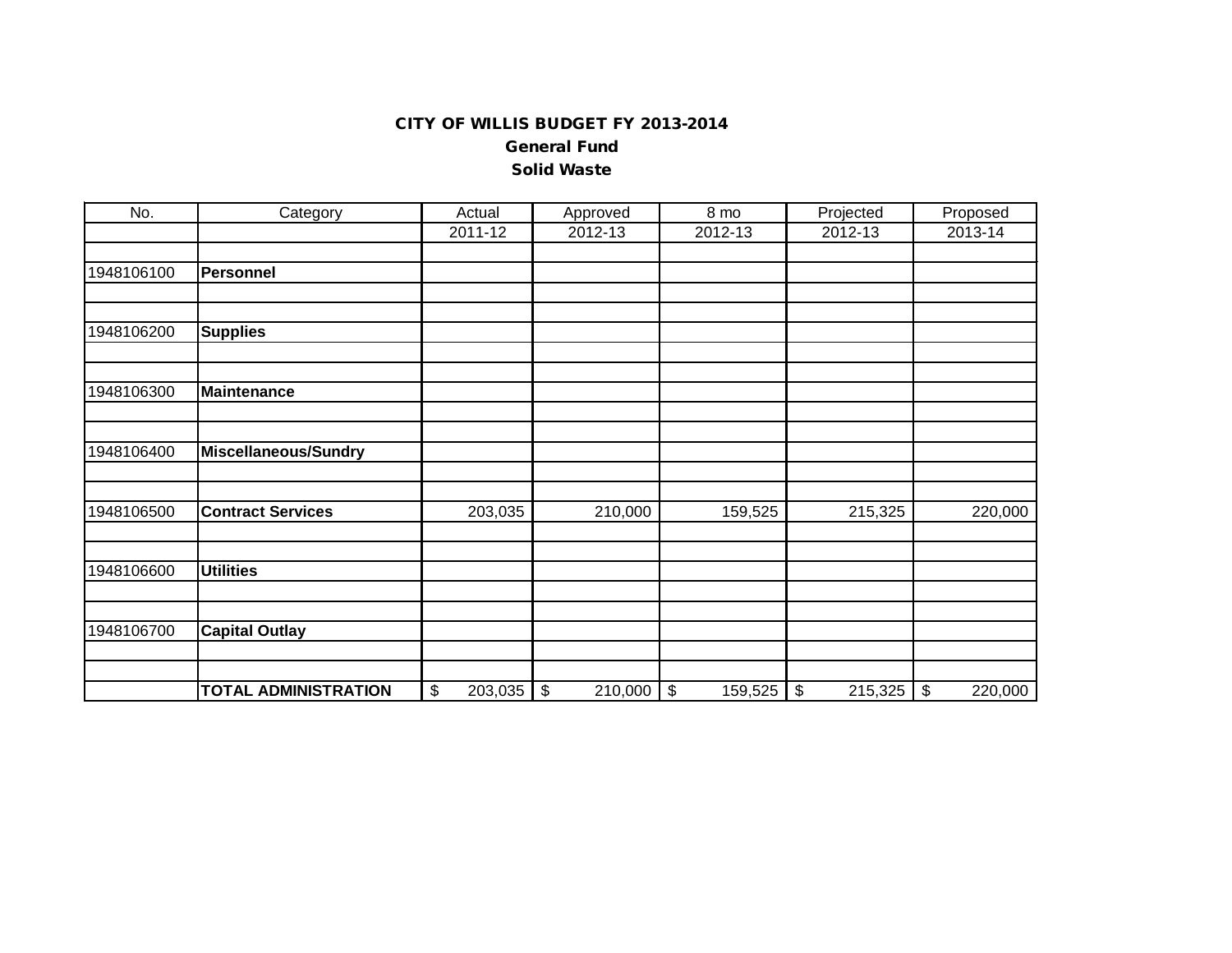## Operation and Maintenance Utility Billing

| No.         | Category                    | Actual        | Approved |         | 7 mo                     |                          | Projected     |         | Proposed |         |
|-------------|-----------------------------|---------------|----------|---------|--------------------------|--------------------------|---------------|---------|----------|---------|
|             |                             | 2011-12       |          | 2012-13 |                          | 2012-13                  |               | 2012-13 |          | 2013-14 |
| 7942106100  |                             | \$            | \$       |         | \$                       |                          | \$            |         | \$       |         |
|             | <b>Personnel</b>            | 81,610        |          | 84,720  |                          | 47,718                   |               | 77,560  |          | 86,885  |
|             |                             |               |          |         |                          |                          |               |         |          |         |
| 7942106200  | <b>Supplies</b>             | \$<br>957     | \$       | 1,250   | \$                       | 124                      | \$            | 1,250   | \$       | 1,250   |
|             |                             |               |          |         |                          |                          |               |         |          |         |
| 71942106300 | <b>Maintenance</b>          | \$<br>1,430   | \$       | 1,250   | \$                       | 110                      | $\frac{1}{2}$ | 1,250   | \$       | 1,250   |
|             |                             |               |          |         |                          |                          |               |         |          |         |
| 7942106400  | <b>Miscellaneous/Sundry</b> | \$<br>٠       |          |         | $\overline{\mathbf{e}}$  | $\overline{\phantom{a}}$ |               |         |          |         |
|             |                             |               |          |         |                          |                          |               |         |          |         |
|             |                             |               |          |         |                          |                          |               |         |          |         |
| 7942106500  | <b>Contract Services</b>    | \$<br>30,989  | \$       | 33,000  | \$                       | 19,926                   | \$            | 31,650  | \$       | 33,000  |
|             |                             |               |          |         |                          |                          |               |         |          |         |
| 7942106600  | <b>Utilities</b>            | \$            |          |         | \$                       |                          | \$            |         |          |         |
|             |                             |               |          |         |                          |                          |               |         |          |         |
| 7942106700  | <b>Capital Outlay</b>       | \$            |          |         | $\overline{\mathcal{G}}$ | -                        |               |         |          |         |
|             |                             |               |          |         |                          |                          |               |         |          |         |
|             | <b>TOTAL ADMINISTRATION</b> | \$<br>114,986 | \$       | 120,220 | \$                       | 67,878                   | \$            | 111,710 | \$       | 122,385 |
|             |                             |               |          |         |                          |                          |               |         |          |         |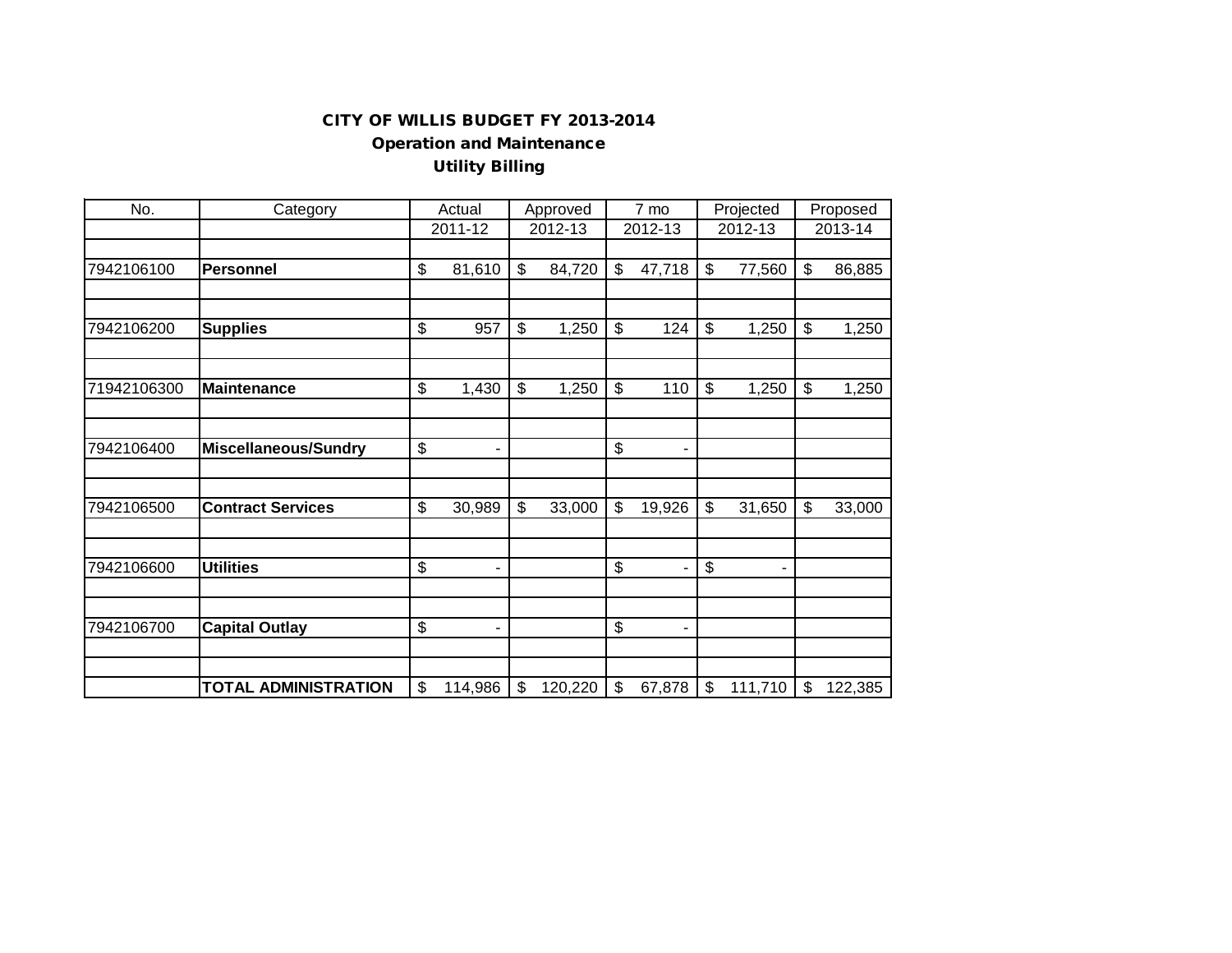## **CITY OF WILLIS BUDGET FY 2013 - 2014 Operation and Maintenance Water Division-Water Production**

|            | City of Willis Budget FY 2013 - 2014<br><b>Summary Page</b> |             |             | Department:<br>Division: | Water<br><b>Production</b> |                       |
|------------|-------------------------------------------------------------|-------------|-------------|--------------------------|----------------------------|-----------------------|
| No.        | Category                                                    | Actual      | Approved    | 7 Mo Exp                 | Proj Year-End              | <b>Budget Request</b> |
|            |                                                             | 2011-12     | 2012-13     | 2012-13                  | 2012-13                    | 2013-14               |
| 7943106100 | <b>Total Personnel</b>                                      | 75,713      | 97,930      | 55,455                   | 93,462                     | 95,082                |
|            | 7943106815 Total Supplies                                   | 14,460      | 17,875      | 8,783                    | 15,056                     | 20,325                |
|            | 7943106817 Total Maintenance                                | 20,705      | 53,150      | 17,923                   | 30,724                     | 58,500                |
|            | 7943106817 Total Miscellaneous/Sundry                       | 8,078       | 12,692      | 9,572                    | 11,525                     | 13,292                |
| 7943106500 | <b>Total Contract Services</b>                              | 212,095     | 332,512     | 163,108                  | 279,614                    | 148,275               |
| 7943106200 | <b>Total Utilities</b>                                      | 75,794      | 84,000      | 37,927                   | 65,018                     | 85,500                |
|            | <b>Total Operations and Maint.</b>                          | 406,844     | 598,159     | 292,767                  | 495,399                    | 420,974               |
| 7943106700 | <b>Total Capital Outlay</b>                                 | $\mathbf 0$ | $\mathbf 0$ | $\boldsymbol{0}$         | 0                          | 27,491                |
|            | <b>TOTAL WATER PRODUCTION</b>                               | 406,844     | 598,159     | 292,767                  | 495,399                    | 448,465               |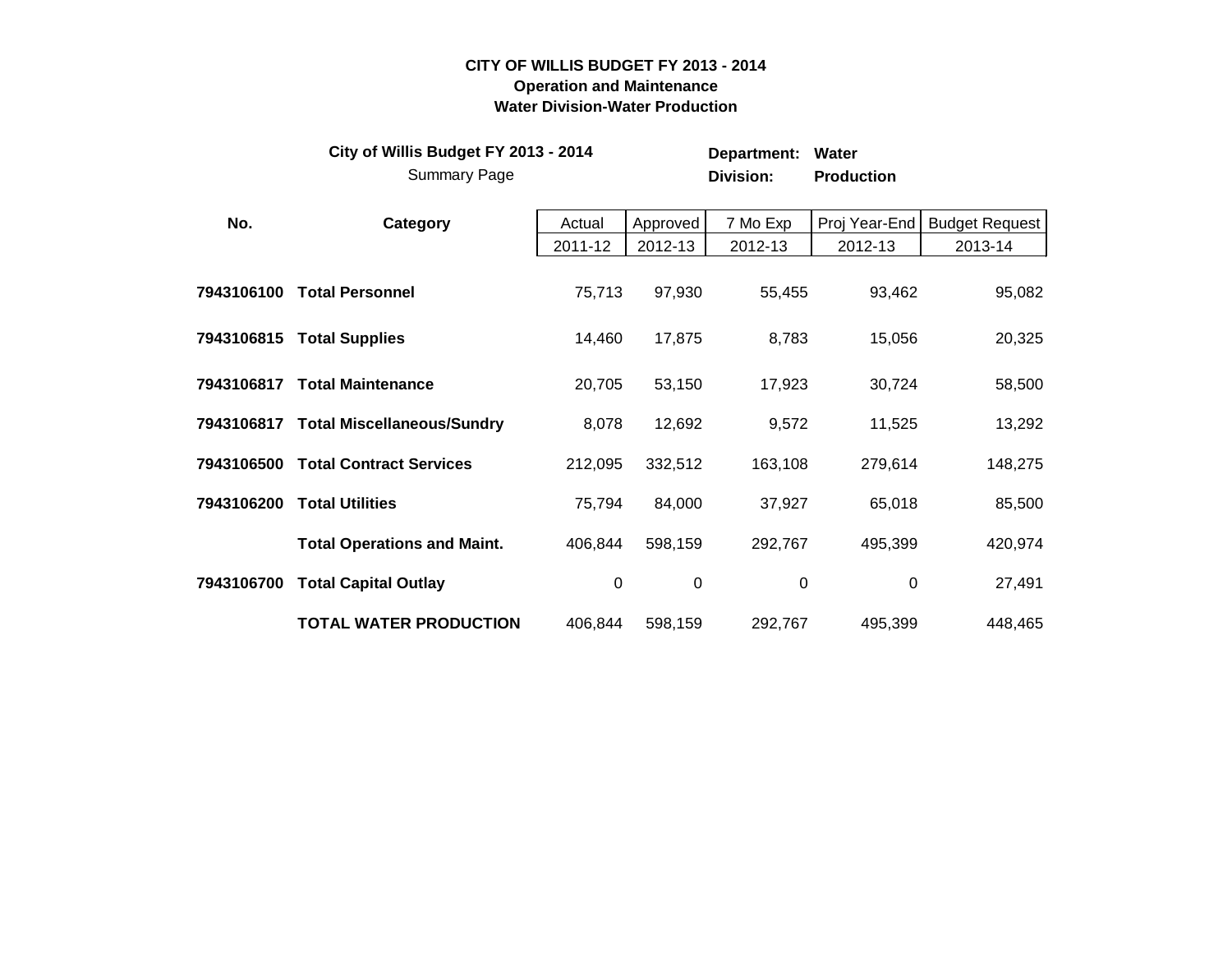#### **CITY OF WILLIS BUDGET FY 2013 - 2014 Operation and Maintenance Water Division-Water Distribution**

|            | City of Willis Budget FY 2013 - 2014<br><b>Summary Page</b> |         |          | Department:<br>Division: | Water<br><b>Distribution</b> |                       |
|------------|-------------------------------------------------------------|---------|----------|--------------------------|------------------------------|-----------------------|
| No.        | Category                                                    | Actual  | Approved | 7 Mo Exp                 | Proj Year-End                | <b>Budget Request</b> |
|            |                                                             | 2011-12 | 2012-13  | 2012-13                  | 2012-13                      | 2013-14               |
| 7943206100 | <b>Total Personnel</b>                                      | 101,962 | 132,018  | 74,976                   | 128,530                      | 146,757               |
| 7943206200 | <b>Total Supplies</b>                                       | 20,265  | 22,700   | 10,210                   | 17,502                       | 22,700                |
| 7943206300 | <b>Total Maintenance</b>                                    | 54,654  | 69,700   | 47,307                   | 81,098                       | 118,350               |
| 7943206400 | <b>Total Miscellaneous/Sundry</b>                           | 9,373   | 21,683   | 7,092                    | 10,959                       | 17,242                |
| 7943206500 | <b>Total Contract Services</b>                              | 12,816  | 23,012   | 10,669                   | 18,289                       | 23,012                |
| 7943206600 | <b>Total Utilities</b>                                      | 149     | 1,535    | 113                      | 194                          | 1,535                 |
|            | <b>Total Operations and Maint.</b>                          | 199,218 | 270,648  | 150,367                  | 256,572                      | 329,596               |
| 7943206700 | <b>Total Capital Outlay</b>                                 | 1,175   | 0        | 0                        | 0                            | $\mathbf 0$           |
|            | <b>TOTAL WATER DISTRIBUTION</b>                             | 200,393 | 270,648  | 150,367                  | 256,572                      | 329,596               |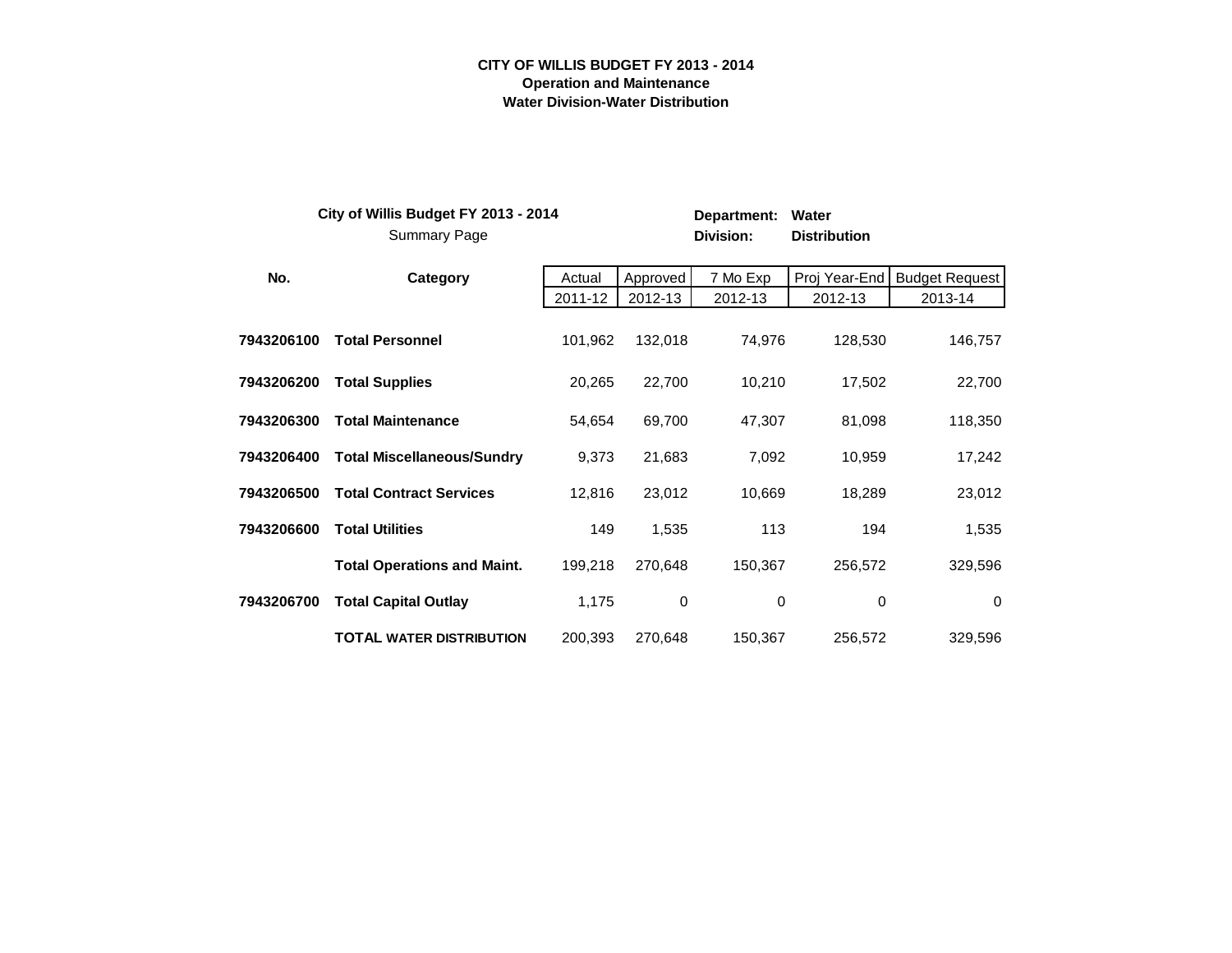#### **CITY OF WILLIS BUDGET FY 2013 - 2014 Operation and Maintenance Waste Water Division-Waste Water Collection**

|            | City of Willis Budget FY 2013 - 2014<br><b>Summary Page</b> |         |          | Department:<br>Division: | <b>Public Works</b><br><b>Wastewater Collection</b> |                              |
|------------|-------------------------------------------------------------|---------|----------|--------------------------|-----------------------------------------------------|------------------------------|
| No.        | Category                                                    | Actual  | Approved | 7 Mo Exp                 |                                                     | Proj Year-End Budget Request |
|            |                                                             | 2011-12 | 2012-13  | 2012-13                  | 2012-13                                             | 2013-14                      |
|            | 7944106100 Total Personnel                                  | 106,504 | 119,039  | 68,446                   | 117,336                                             | 138,663                      |
|            | 7944106200 Total Supplies                                   | 10,902  | 13,200   | 5,964                    | 10,224                                              | 14,300                       |
| 7944106300 | <b>Total Maintenance</b>                                    | 101,979 | 146,941  | 39,513                   | 67,737                                              | 139,076                      |
|            | 7944106400 Total Miscellaneous/Sundry                       | 8,163   | 14,528   | 8,741                    | 14,984                                              | 16,628                       |
| 7944106500 | <b>Total Contract Services</b>                              | 19,514  | 23,112   | 14,885                   | 25,762                                              | 28,100                       |
| 7944106600 | <b>Total Utilities</b>                                      | 51,042  | 40,170   | 15,500                   | 26,571                                              | 40,170                       |
|            | <b>Total Operations and Maint.</b>                          | 298,105 | 356,990  | 153,048                  | 262,614                                             | 376,937                      |
|            | 7944106700 Total Capital Outlay                             | 19,500  | 48,643   | 48,643                   | $\mathbf 0$                                         | 48,643                       |
|            | <b>Total Wastewater Collection</b>                          | 317,605 | 405,633  | 201,691                  | 262,614                                             | 425,580                      |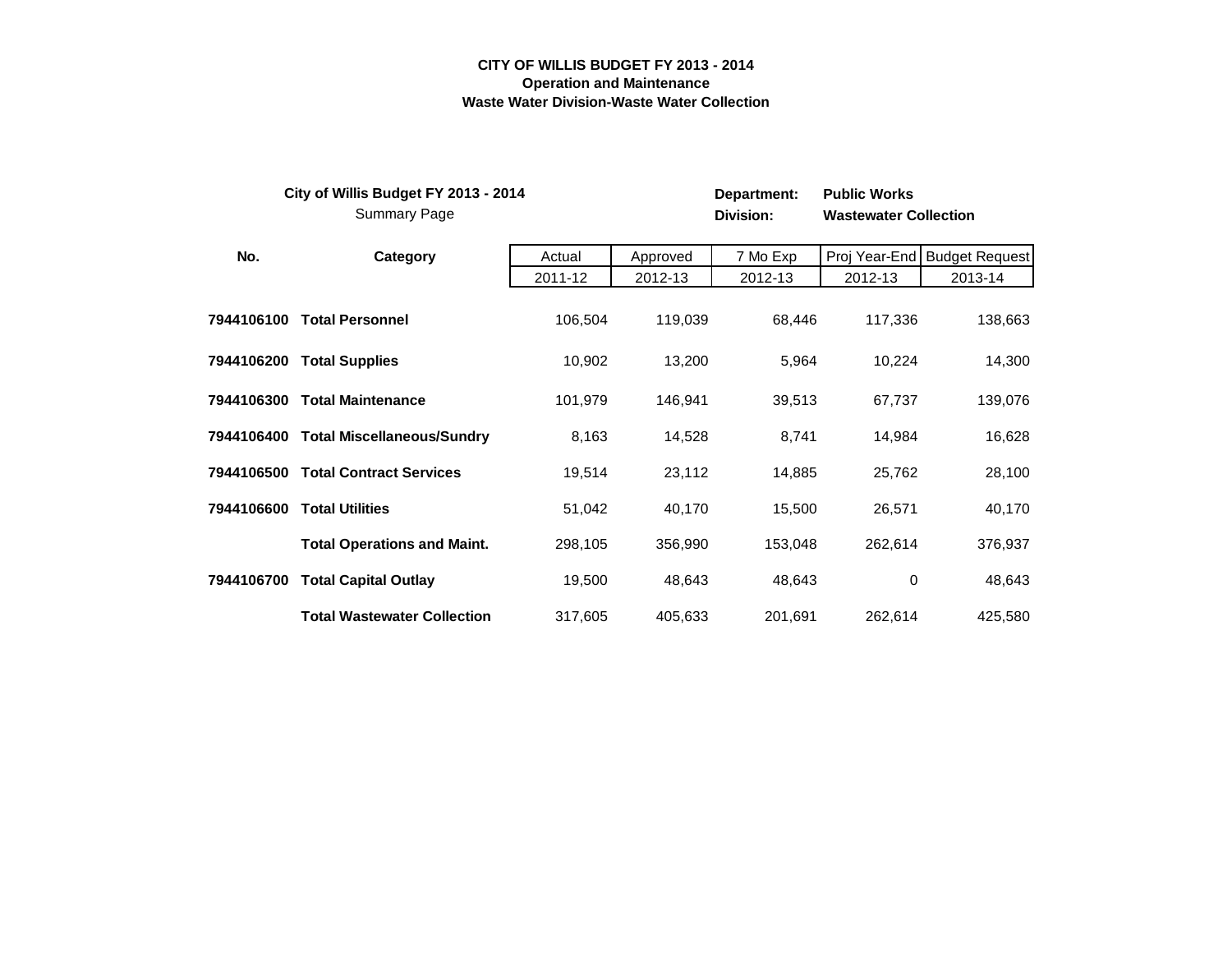#### **CITY OF WILLIS BUDGET FY 2013 - 2014 Operation and Maintenance Wastewater Division-Wastewater Treatment**

|            | City of Willis Budget FY 2013 - 2014<br><b>Summary Page</b> |         |          | Department:<br>Division: | Wastewater<br><b>Treatment</b> |                       |
|------------|-------------------------------------------------------------|---------|----------|--------------------------|--------------------------------|-----------------------|
| No.        | Category                                                    | Actual  | Approved | 7 Mo Exp                 | Proj Year-End                  | <b>Budget Request</b> |
|            |                                                             | 2011-12 | 2012-13  | 2012-13                  | 2012-13                        | 2013-14               |
| 7944206100 | <b>Total Personnel</b>                                      | 87,038  | 96,294   | 58,722                   | 100,665                        | 98,113                |
| 7944206200 | <b>Total Supplies</b>                                       | 25,215  | 31,625   | 11,269                   | 19,319                         | 30,725                |
| 7944206300 | <b>Total Maintenance</b>                                    | 80,140  | 86,779   | 59,853                   | 102,606                        | 105,920               |
| 7944206817 | <b>Total Miscellaneous/Sundry</b>                           | 20,517  | 14,734   | 7,580                    | 12,995                         | 14,950                |
| 7944206500 | <b>Total Contract Services</b>                              | 64,668  | 81,012   | 69,530                   | 119,194                        | 115,000               |
| 7944206600 | <b>Total Utilities</b>                                      | 73,941  | 82,800   | 33,046                   | 56,651                         | 77,500                |
|            | <b>Total Operations and Maint.</b>                          | 351,519 | 393,244  | 240,000                  | 411,429                        | 442,208               |
| 7944206917 | <b>Total Capital Outlay</b>                                 | 20,675  | 0        | 0                        | 0                              |                       |
|            | <b>Total Wastewater Treatment</b>                           | 372,194 | 393,244  | 240,000                  | 411,429                        | 442,208               |